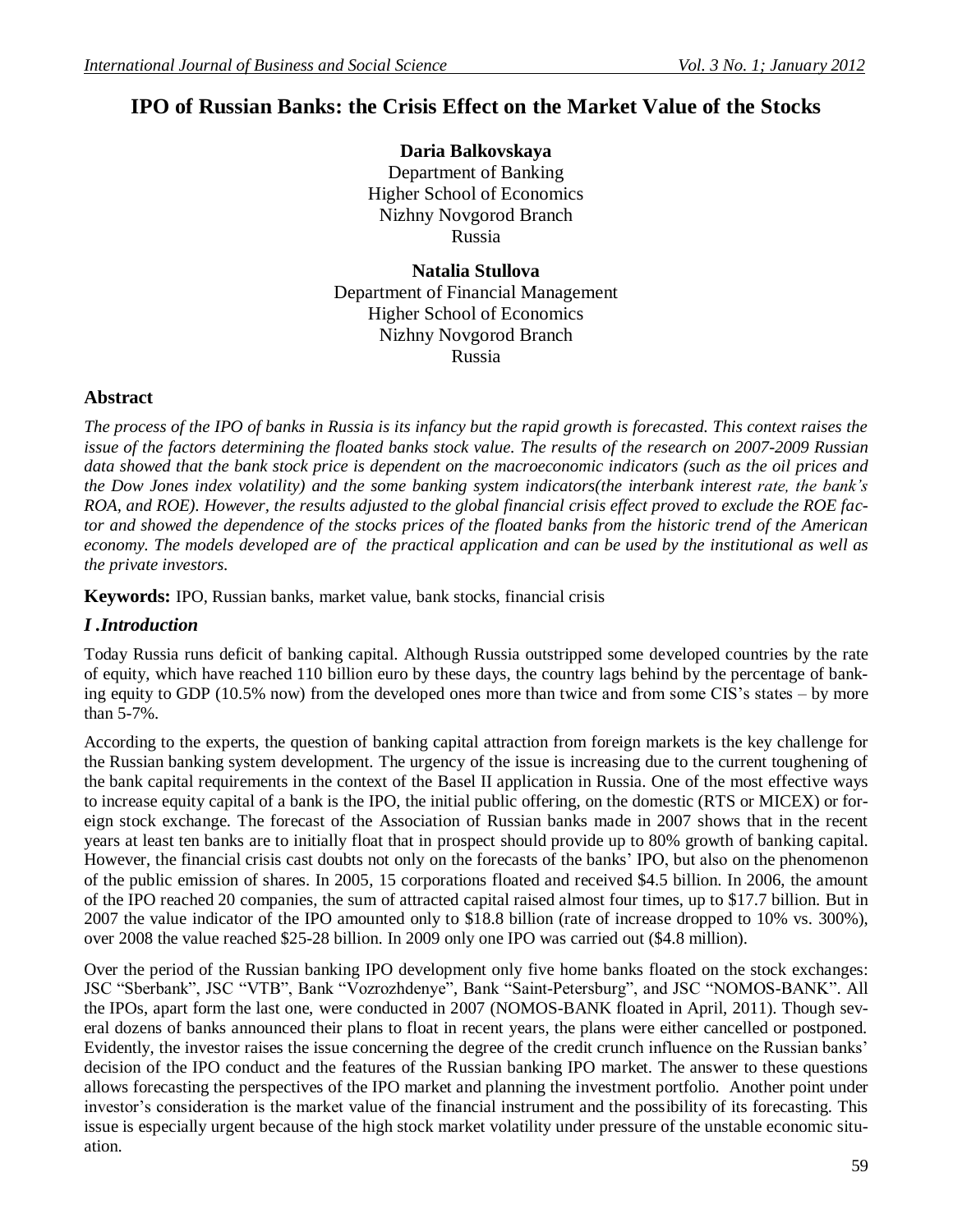Since no model capable of describing the dependence of the stock market value of the floated banks from the set of independent and predictable variables was developed, this research aims at tackling the problem. The creation of the applied model describing the system of dependence of the stock market implies not only scientific but also practical novelty, since the users of "the determiner of the bank stocks market value" are mainly the private investors. Thus, the aim of this work is the research of the Russian market of the banking IPO, the impact of the global financial crisis on the dynamics of the stock floatation of the Russian financial market as well as the research of the dependence of the stock market value of the banks-issuers on the macroeconomic and specific variables defining both the global market and the banking sector in Russia.

## *II. Features of banking IPO in Russia*

The following particularities of the banking IPO in Russia can be singled out. State banks (the banks whose equity partially belongs to the government) were the first on the IPO market, since these are the largest Russian banks (by assets) whose credit ratings are close to the sovereign rating of the Russian Federation. These banks display long felt need for the capital increase to retain their share on the banking services market. The cost of the floatation is reasonably acceptable for them. All in all, these factors determined the time leadership of the Sberbank and VTB IPOs. Another feature is a number of restrictive factors that complicated the IPO of the private banks. These are: the requirement of the obligatory availability of a high credit rating given by the international rating agency; the undercover market requirement of the developed retail chain of a bank, including regional coverage; the strict legal regulations from the Bank of Russia whose implementation leads to the additional costs of a floatation; the high portion of non-core assets as a result of the numerous operations with the related parties that in aggregate decreases the value of a bank for investors; high amount of medium-sized banks for whom the IPO is unreasonable.

The financial crisis started at the end of 2007 worsened the situation of the Russian banking floatation. The unfavorable market conditions only prolong the boom of the banking IPO. On the other hand, the crisis phenomenon might stimulate the assets consolidations that in future might simplify the preparation procedure for the floatation. Given the fact that home and foreign as well as private and institutional investors are interested in the supply expansion in the financial sector, the demand for the bank stocks will be provided. Nevertheless, to simplify the IPO procedure the actions on the governmental level should be taken. They include the improvement of securities legislation, the creation of effective infrastructure of the Russian stock market, and the promotion of institutional investors' development.

## *III. Basic model*

To analyze the global financial crisis impact on the quoted price of the Russian banks which carried out the IPO the example of "Sberbank Rossii" (Saving Bank of Russia) is taken. The analysis is based on the regression approach, i.e. the creation of a model showing the dependence of the variable-regressand (the market value of Sberbank stocks) from the set of variables-regressors. The choice of "Sberbank" as an object of analysis is supported, firstly, by the fact that "Sberbank" was the first bank that conducted the IPO in Russia in March, 2007. Consequently, the data base is fullest possible that increases the accuracy of the regression analysis. Secondly, Sberbank's stocks are of heightened liquidity and of greater demand compared to the stocks of other Russian banks. (The fact that the Bank of Russia holds more than 57% of Sberbank's stocks plays considerable role.) Since modeling of the market value of the bank stocks aims to be practical indeed, the regression analysis on the example of Sberbank gains currency.

The model's regressand is the increase of weekly market value of Sberbank common stocks. The source of information on stock quotations is the web-site of the RTS stock exchange where the instrument is traded. Market value is calculated according to the Russian Federal Securities Commission Enactment №03-52/pc from 24.12.2003 with a glance of requirements marked in Order of Federal Service of Financial Markets №07-102/pz-n from 09.10.2007. The model analyses weekly data from 26 March, 2007 to 31 December, 2009. The case highlights multidimensional non-stationary time series. The evaluation of the variables of a non-stationary time series model is implemented at two stages. At the first stage the initial series is converted into the stationary series; at the second stage the variables of the converted series are evaluated.

The time series contains downward linear trend. To convert it into the stationary series it needs to be differentiated. As a result of this operation the new time series is gotten:

 $w(k) = x(k) - x(k-1)$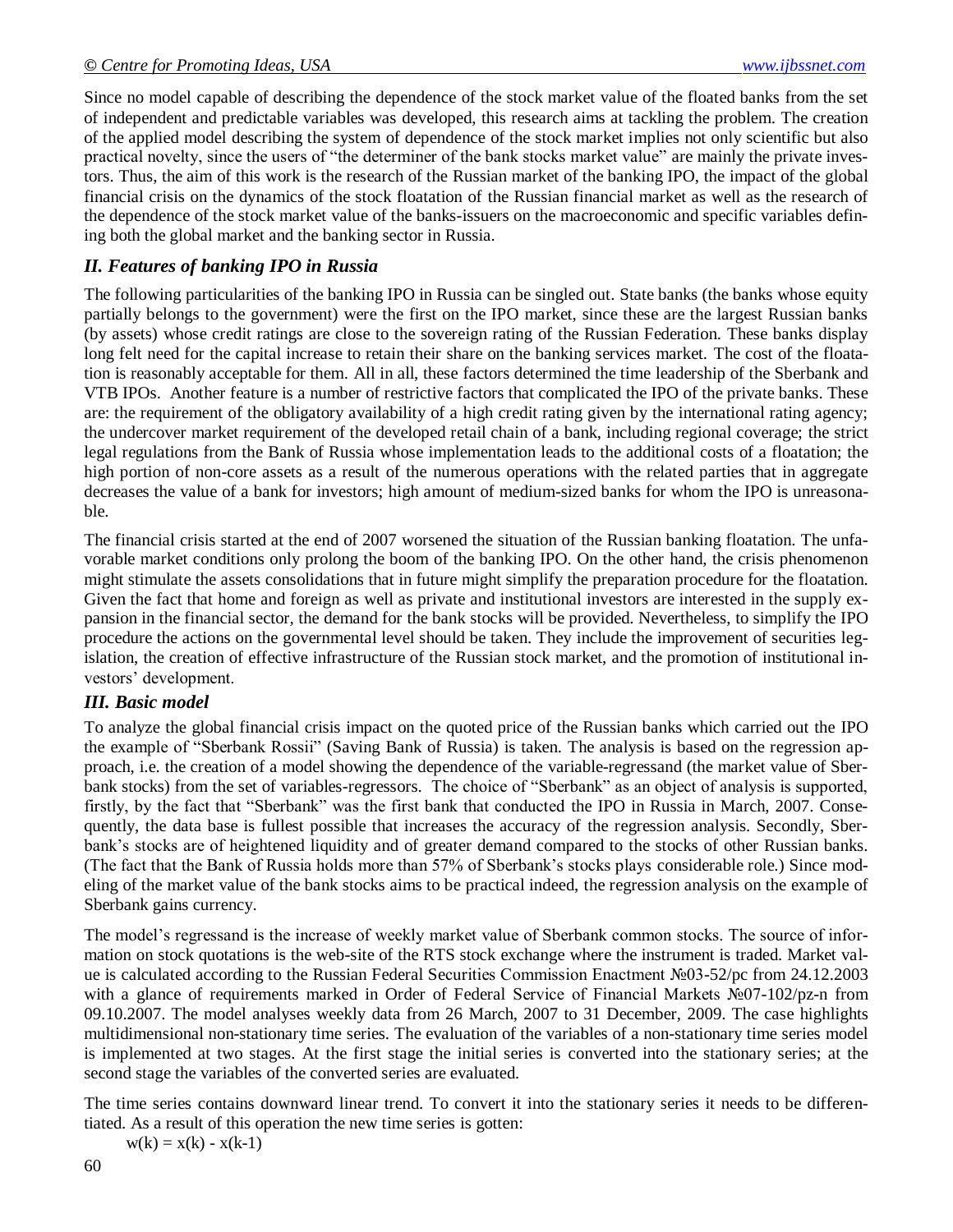Hence, as a regressand the model considers the weekly market value increase of Sberbank stocks (d\_sd). Another feature of the time series is that its further dynamics depends on its history and, therefore, reflects the tendencies carried by the variables values of a previous period. The stock market value of the current period records the quotation of the previous period a priori that delivers us from the necessity to introduce in the model the regressor of stock market value with lag (-1). The practical use of the model implies the possibility to construct anticipated values of the stock market value based on the forecasted value of the dependent variables. The difficulty in construction of anticipations with time series consists in the need to sequent forecasting of each period starting with the next after the period of the last analysis. So, to construct the value of a stock in the  $5<sup>th</sup>$  period it is needed to forecast the  $1<sup>st</sup>$ ,  $2<sup>nd</sup>$ ,  $3<sup>rd</sup>$  and  $4<sup>th</sup>$  periods prior to analyzing the  $5<sup>th</sup>$  period value.

Turn to the variables-regressors. Theoretically, the market value of stocks depends on: the company profit over the year; the dividends paid; the stocks' profitability, riskness and liquidity; the exchange speculations; the profoundness of the stock market; the current bank interest; the demand and the supply on the stock market; the real financial position of a stock company; the business activity in the industry and the country.

This analysis is based on the following variables:

- 1. Brent oil price per barrel, weekly average (brent): it characterizes general macroeconomic situation in Russia, the country of the raw materials export-oriented economy. The oil prices determine business activity of the economic agents, including the investors-speculators, and directly influence exchange bidding setting the trend of stock quotations of the companies from raw material and non-raw material industries.
- 2. The Dow Jones Industrial Average Index weekly increase, the closing price by the end of the last trading day of a week (d\_dj): it characterizes the worldwide economic situation, since it reflects the stocks fluctuations of 30 largest industrial corporation of the United States. Stocks included in the index are quoted on the New York Security Exchange and make up 15-20% of the overall stock market value of NYSE on average. DJIA is the more favorable parameter than RTS Index to analyze, though the latter reflects the Russian economic situation straightly, due to the following facts: firstly, the DJIA to some extent influences the RTS index value, since Russian stock exchanges start bidding next to American ones, i.e. reproduce the western market tendencies; secondly, Sberbank is one of the corporation whose stock market value is included in the RTS index calculation (on October, 20, 2011 the weight of Sberbank common shares in the RTS index calculations amount to 13.30%, the weight of the Sberbank privileged shares is 1.16%). If included in the model, this parameter would cause the high correlation between the variables of RTS index and Sberbank stock market value and would decrease the result accuracy.
- 3. Actual MIACR interest rate on daily interbank loans, weekly increase (d\_maicr): it characterizes the current bank interest and simultaneously uncover the tendencies on the banking sector as the analyzing industry;
- 4. Dollar rate, weekly increase (d\_rur\_usd): it characterizes macroeconomic situation in the country as a part of the outer space;
- 5. Bank ROE, weekly increase (d\_roe): it characterizes the profitability of banking business for its owners calculated deducting the interests on loans (i.e. net profit compared to ROA or ROIC is not corrected on the loan interests); it reproduces the actual financial situation in the company;
- 6. Bank ROA, weekly increase (d\_roa): it characterizes the managers' ability to effectively exploit bank assets to earn profit. Moreover, this coefficient contains average yield on all capital sources (equity and debt);
- 7. Sberbank deposits to Russian banking system deposits ratio, weekly increase (d\_dep): it characterizes both the degree of population trust to the banks and the overall tendencies in the banking sector;
- 8. Banking system assets to GDP ratio, weekly increase (d-a\_gdp): it characterizes the degree of the banking sector development.

Taking into consideration the fundamental prerequisites of the time series theory, the stock market value of the previous period is not included in the model. Historical quotation data contain information about stocks riskness and liquidity as well as about current demand for and supply of the instrument on the market. This information is recorded in the model automatically. The research is conducted under standard 5% confidence level of coefficients. To evaluate the coefficients the OLS method is used, i.e. the calculation of sums of error squares from the accurate solution.

### *IV. Empirical Results*

After constructing the regression dependence between the variables overviewed above, sifting insignificant ones and including additional variables, the following result is obtained.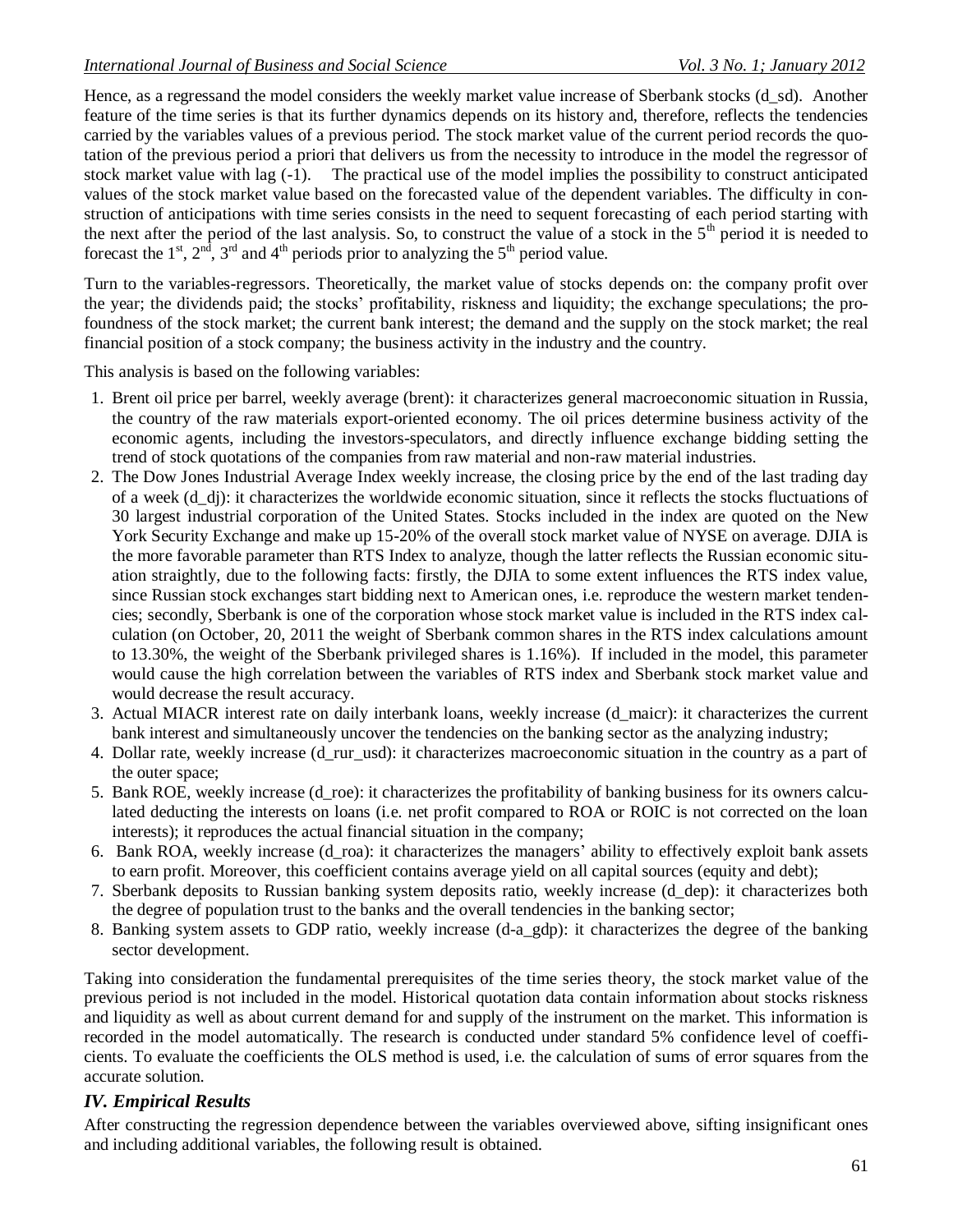| Dependent Variable: D SB |             |            |             |        |
|--------------------------|-------------|------------|-------------|--------|
| Variable                 | Coefficient | Std. Error | t-Statistic | Prob.  |
|                          | 3.189856    | 1.092807   | 2.918955    | 0.0045 |
| $BRENT(-12)$             | $-0.041470$ | 0.011951   | $-3.470031$ | 0.0008 |
| $D_{D}(-1)$              | 0.002165    | 0.000786   | 2.753379    | 0.0072 |
| D $DJ(-2)$               | 0.002418    | 0.000778   | 3.109801    | 0.0025 |
| $D$ MIACR(-10)           | $-0.293810$ | 0.128757   | $-2.281887$ | 0.0249 |
| $D$ ROA(-4)              | 1314.992    | 576.2917   | 2.281817    | 0.0249 |
| $D$ ROE $(-2)$           | 81.91116    | 37.33912   | 2.193709    | 0.0309 |

| Table 1 – Regression analysis of the market value of Sberbank stocks |  |  |  |
|----------------------------------------------------------------------|--|--|--|
|                                                                      |  |  |  |

The results shows that at 5% confidence level all coefficients are significant (Probability  $< 0.05$ ), the regression itself is also significant (Probability=0.000001). Moreover, other coefficients represented confirm high efficiency of the given regression usage. As the main criterion of the model likelihood, the Adjusted R-square can be used though many researchers admit the argumentativeness of this viewpoint. In this case the Adj. R-square value equals 31%.

It is worth explaining the appearance of the new variables and the final results. To start, the model shows that the market value of the bank stocks definitely depends on the Brent oil prices with 12 weeks, i.e. one quarter, lag. The obtained dependence is negative. This fact as well as the quarter lag is explained by the long-term negative oil prices dynamics causing the investors money spillover from the oil and gas sector to the non-oil industries, including the banking sector, with the course of time. Capital inflow positively affects the market value of stocks: increasing demand stimulates investors' interest in the new financial instruments of their portfolio. From the model it follows that investors' reorientation owing to oil prices changes takes 12 weeks. The lag is obtained though examination of options. This approach is applied to other variable as well.

The market value of the bank stocks also positively depends on the increase value of the DJIA Index of the previous and (t-2) periods; the significance of the variable in (t-2) period is slightly higher at that. The dependence might be explained by the impact the DJIA has on the general stock market situation in Russia. Under the time zones difference, the need of the revaluation of the country economic position on the global market and other conditions, the dependence with "looking back" appears: not only the last index data is considered, but also the earlier history. Nevertheless, it is worth mentioning that the DJIA is the only variable whose changes affect the market value of bank stocks almost immediately. The variable "increase of actual MIACR interest rate on daily interbank loans" negatively affects the market value of bank stocks that is predictable and logical: the decrease of the interbank interest rate signals of stabilization or improvement of the banking sector situation (the risks of interbank operations reduction). However, the regression analysis shows the significance of the variable in (t-10) period, i.e. the market value records the data of two and a half months remoteness.

ROA increase with one month lag and ROE increase with 2 weeks lag affect the regressand positively. Interestingly, the coefficients before these variables exceed those before others significantly (1314.992\*D\_ROA(-4) and 81.91116\* D\_ROE(-2)).

Thus, after the model construction such variable as the dollar rate increase, the bank deposits to the Russian banking system deposits ratio and the banking system assets to GDP ratio turn out to be insignificant.

The final version of the model is: Ï

 $D_S = 3.189856 \text{°C}$  -  $0.04147 \text{°BRENT}(-12)$  +  $0.002165 \text{°D}DJ(-1)$  +  $0.002418 \text{°D}DJ(-2)$ 0.293810\*D\_MIACR(-10) + 1314.992\*D\_ROA(-4) + 81.91116\*D\_ROE(-2)

The main particularity of the model is that it does not record the economic crisis phenomenon, i.e. it does not reflect the influence of economic changes on the market value of bank stocks. To analyze the impact of the financial crisis on the market value of bank stocks, the model should be modified.

## *V. Basic Model Adjusted to Crisis Effect*

To research the fact and the form of the financial crisis effect on the market value of bank stocks it is necessary to include the additional variable reflecting the breaking point in the tend of variables-regressors in the earlier created model. To mark the crisis beginning the period next to that of Brent oil prices maximum is chosen.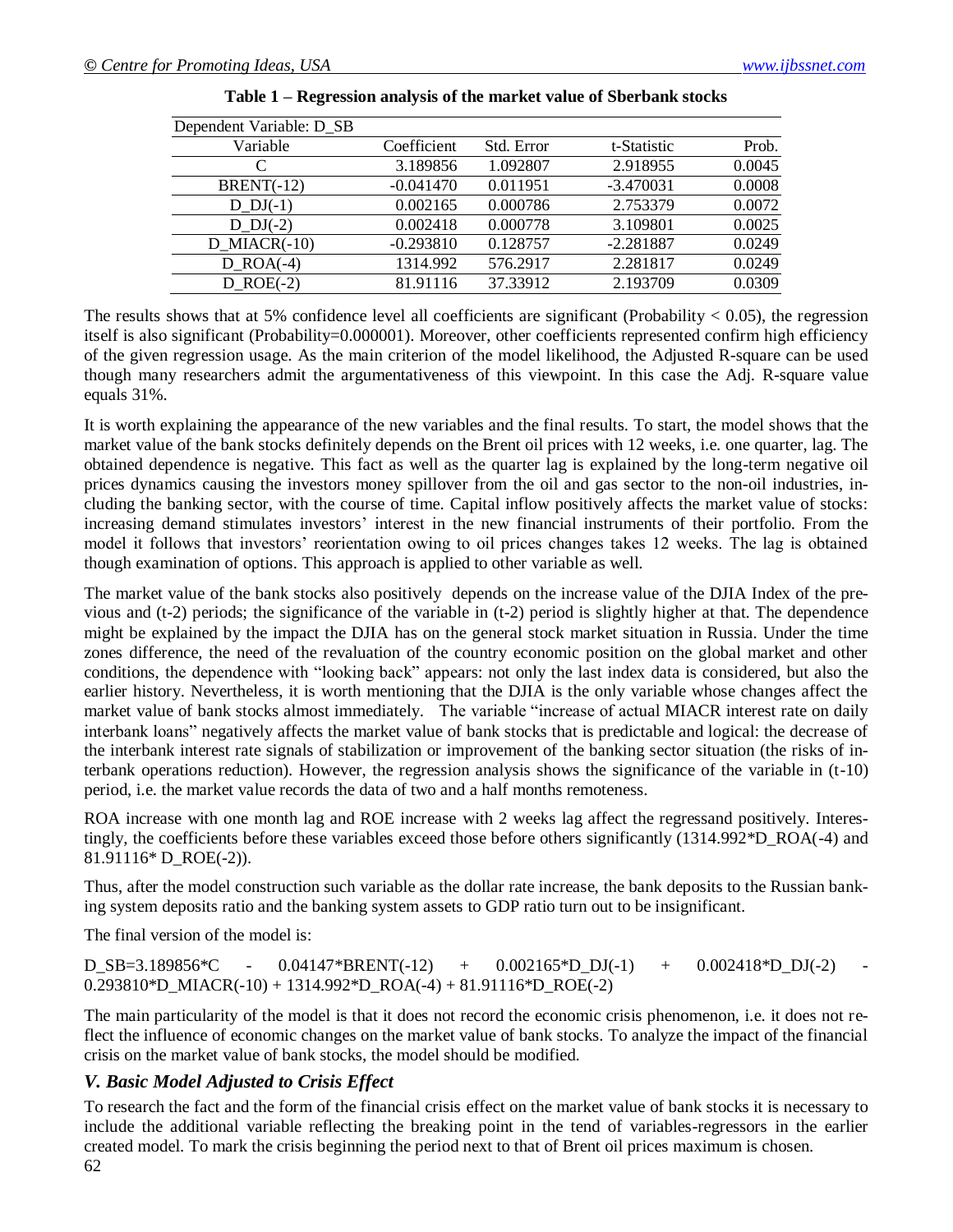Fig.1 shows that after 07 July, 2008 the declining trend is outlined. Accordingly, let us consider that the crisis effect became evident after the marked date.





On this assumption, the new variable identifying the crucial point is introduced into the model:<br>  $\int 0, x \le 65$ 

$$
d \text{ var} = \begin{cases} 0, x \le 65 \\ 1, x > 65 \end{cases}
$$

$$
x \in [1; 107] - period\_number
$$

Variable "dvar' would not affect the model if it did not relate to any regression variable. In this case, the relevant variable is the DJIA increase in (t-1) period. Thereby, the variable "dvar" is significant only when multiplied by the difference of the DJIA shifted one period back (Fig. 2). This dependence reflects the crisis effect.



**Figure 2 – The DJIA Index weekly increase**

# *VI. Empirical Results of Adjusted Model*

Table 2 gives the result of the model adjusted to the crisis effect.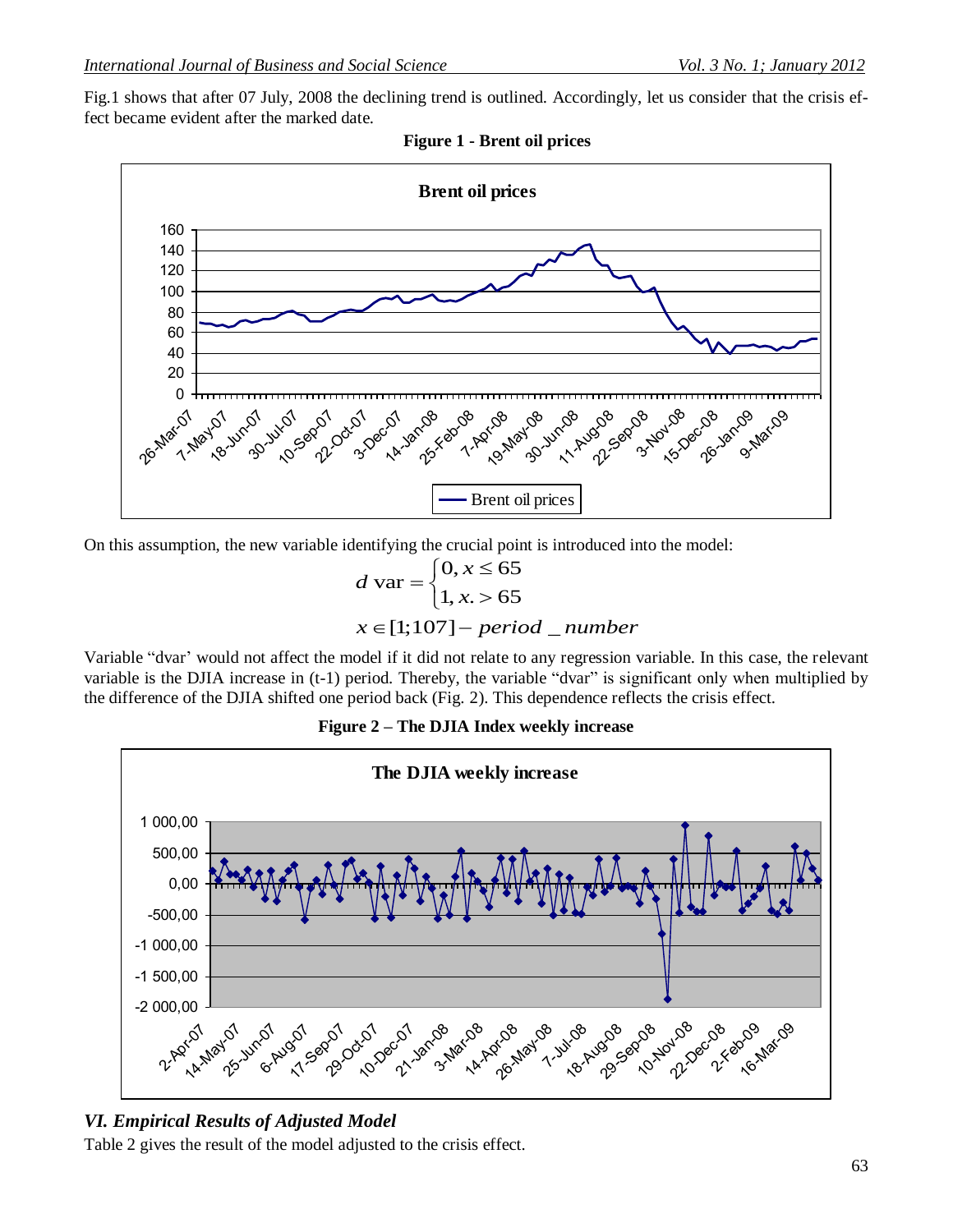| Dependent Variable: D_SB |             |            |             |        |
|--------------------------|-------------|------------|-------------|--------|
| Variable                 | Coefficient | Std. Error | t-Statistic | Prob.  |
|                          | 3.483070    | 1.039989   | 3.349140    | 0.0012 |
| $BRENT(-12)$             | $-0.044778$ | 0.011376   | $-3.936169$ | 0.0002 |
| $D$ $DJ(-1)$             | 0.005740    | 0.001320   | 4.349089    | 0.0000 |
| D $DJ(-2)$               | 0.002669    | 0.000741   | 3.601431    | 0.0005 |
| $D_MIACR(-10)$           | $-0.339965$ | 0.122888   | $-2.766455$ | 0.0069 |
| $D$ ROA $(-4)$           | 1710.642    | 559.5471   | 3.057190    | 0.0030 |
| DVAR * D $DJ(-1)$        | $-0.005250$ | 0.001599   | $-3.282573$ | 0.0015 |

|  | Table 2 – Regression results of the market value of Sberbank stocks, crisis effect included |  |  |  |
|--|---------------------------------------------------------------------------------------------|--|--|--|
|  |                                                                                             |  |  |  |
|  |                                                                                             |  |  |  |

Compared to the previous model, here the variable "d\_roe(-2)", return on equity, is excluded from the model because of its insignificance. Considering that ROA still has impact on the stock market value (and the coefficient before the variable increases), it might be concluded that under crisis conditions investors pay more attention to the company management ability to cope with critical situation in the industry to the prejudice of bank profitability. To remind, ROA shows the bank management ability of use effectively bank's assets to gain profit. This issue is particularly acute in case of the sharp credit interest increase that leads to the mass flight of bank clientsborrowers.

The new variable "dvar\*d  $dj(-1)$ " is significant (as well as the model on the whole). The variable represents the negative impact of crisis on the market value of stocks. Notably, one of the key factors of the model likelihood estimation – Adjusted R-square – increases in comparison with the first model and equals to 37.7% (against 31%) that proves more likelihood of the second model. The model also does not contain standard errors, namely autocorrelation (correlation between values of one and the same stochastic process x(t) at the moment t1 and t2) and heteroscedasticity (the situation of the equation error variance changing from observation to observation). The autocorrelation absence verification is conducted through Durbin-Watson statistics: the value is 2.2. Since it is close to 2, the high autocorrelation is not observed. Let us construct the remainders regression on their values of the previous time period.

| Dependent Variable: RES |             |            |             |        |
|-------------------------|-------------|------------|-------------|--------|
| Variable                | Coefficient | Std. Error | t-Statistic | Prob.  |
|                         | -0.008783   | 0.273102   | $-0.032159$ | 0.9744 |
| $RES(-1)$               | $-0.114760$ | 0.104557   | -1.097585   | 0.2753 |

| Table 3 – Remainders regression their values of the previous period, ls res c res(-1) |  |  |  |  |  |  |  |  |
|---------------------------------------------------------------------------------------|--|--|--|--|--|--|--|--|
|---------------------------------------------------------------------------------------|--|--|--|--|--|--|--|--|

From the table, the lagged value of the remainder influences its current value statistically insignificantly (at 5% confidence level the value of probability is 0.2753). Thus, there is no first-order autocorrelation. The construction of similar regressions for lags more than 1 will show the absence of the autocorrelation problem.

As for heteroscedasticity, according to the White test, there is no basis to reject the null hypothesis, i.e. the hypothesis implying homoscedasticity of the data set. In other words, the problem of heteroscedasticity is not revealed.

|  | Table 4 – White Heteroscedasticity Test |  |
|--|-----------------------------------------|--|
|--|-----------------------------------------|--|

| F-statistic      | .204688  | Probability | 0.260378 |
|------------------|----------|-------------|----------|
| $Obs*R$ -squared | 47.87039 | Probability | 0.281670 |

Hence, the research result presents the following model:

| D SB=3.483070 <sup>*</sup> C | $0.044748$ *BRENT(-12) + | $0.005740*D\_DI(-1)$ + $0.002669*D\_DI(-2)$                           |  |
|------------------------------|--------------------------|-----------------------------------------------------------------------|--|
|                              |                          | $0.339965*D_MIACR(-10) + 1710.642*D_ROA(-4) - 0.005250*DVAR*D_DJ(-1)$ |  |

#### *VII. Conclusion*

The main differences of the new modified model considering crisis effect from the first regression are:

1. Introduction of new statistically significant variable "dvar" related to the variable "d\_dj(-1)" which reflects negative impact of the global financial crisis on the market value of bank stocks.\